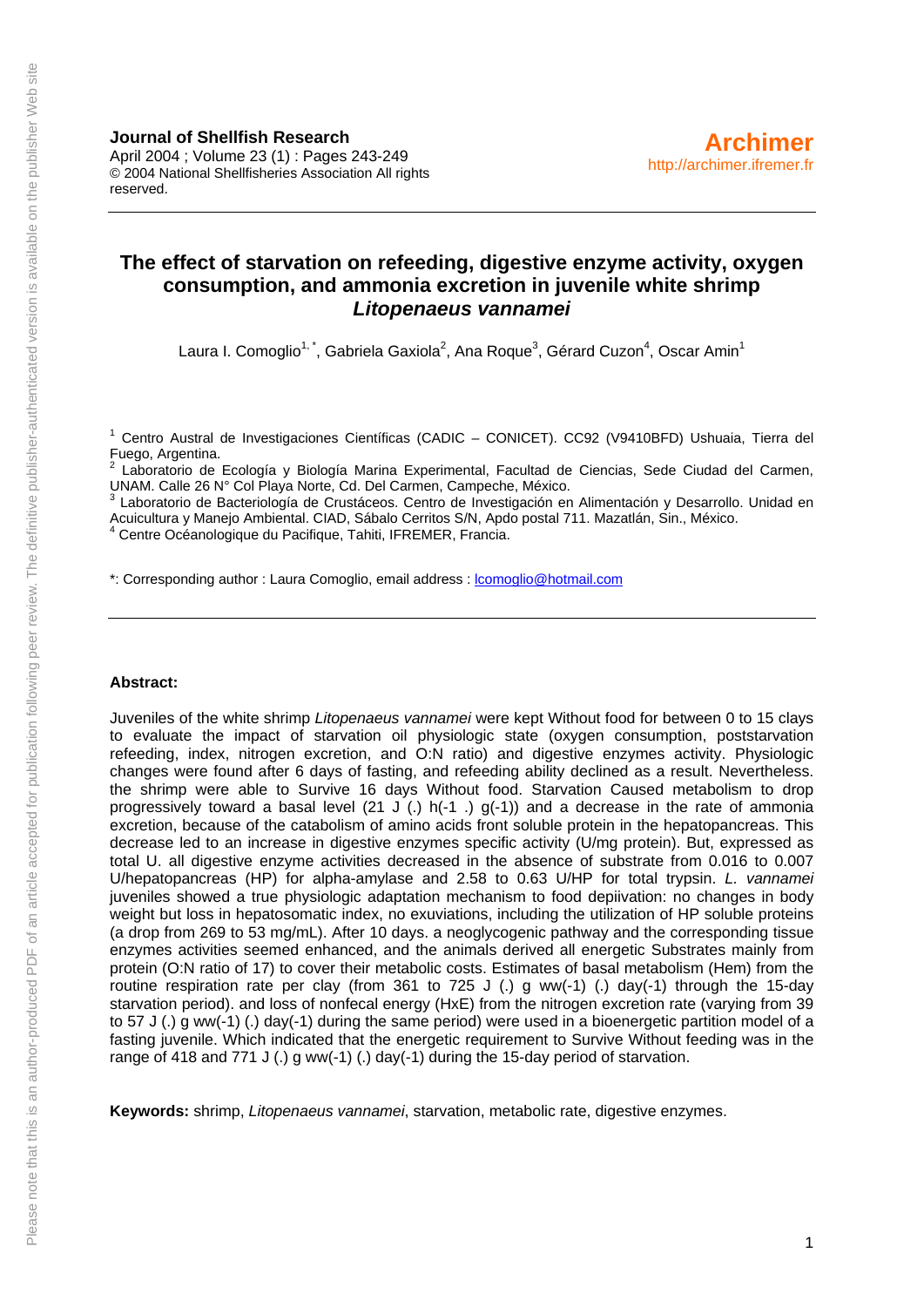# **1. Introduction**

The Pacific white shrimp *Litopenaeus vannamei* is cultured in extensive, intensive, and semi-intensive systems and is, with *Litopenaeus stylirostris*, the most popular shrimp for aquaculture in Mexico and Central and South America. The state of Sinaloa on the Northwest coast of Mexico, considered the most important agricultural producer in the country, has observed in recent years an important increase of aquaculture farms, from approximately 100 ha of pounds in 1984, to 1850 ha in 1998, with a growth rate of about 150 ha/year. Nowadays, Sinaloa has more than 200 shrimp farms (about 75% of the national total) and produces around 10000 T yearly (65% of the national total) (Hernandez Cornejo & Ruiz Luna 2000).

The digestive gland is generally regarded as a major storage organ in decapods crustaceans (Huggins & Munday 1968, Allen 1971). The study of the digestive gland is of considerable interest because of its role in the accumulation and cyclic mobilization of reserves during the molting process, its contribution of nutrients to the ovary during vitellogenesis, the mobilization of its reserves during starvation, and its role in digestion and absorption. The level of the digestive enzymes in decapod crustaceans does not remain constant during the developmental cycles (Van Wormhoudt 1974) as a result of both external and internal factors. Among the external factors, the quantitative and qualitative variability of food is poignant.

Physiological and biochemical effects of starvation have been studied in several decapod species (Cuzon & Ceccaldi 1973, Cuzon et al. 1980, Anger 1986, Dall & Smith 1986, Wehrtmann 1991), but little is known about the effects of prolonged food deprivation. Changes in biochemical composition during starvation have been reported in *Marsupenaeus japonicus* where there was a progressive suppression of metabolism compared with normally fed shrimp (Cuzon et al. 1980). The study found that the shrimps utilized carbohydrates primarily, then lipids to meet their energy requirement; proteins were utilized significantly only during the fourth week of starvation (Cuzon et al. 1980). In *L. vannamei* postlarvae, triacylglycerol provided energy during short periods of starvation, whereas protein was utilized during prolonged starvation (Stuck et al. 1996).

Modifications in digestive enzyme activity have been found in several penaeid shrimp and related to the amount and quality of food (Le-Vay et al. 1993, Rodriguez et al. 1994, Le Moullac et al. 1996, Lemos & Rodriguez 1998). Rosas et al. (1985) found that the type and concentration of food influenced the ingestion rate of larval *L. setiferus*, which, in turn, affected metabolic rate. Changes in digestive enzyme activity were found under starvation conditions in juveniles of *Marsupenaeus japonicus* (Cuzon et al. 1980) and *Metapenaeus ensis* (Leung et al. 1990). Both studies pointed out a decrease in digestive enzyme activity compared with fed shrimps.

Nitrogen excretion and metabolic rates are influenced by many factors, such as moult stage, feeding conditions and level of activity. In this sense, O:N ratio has been used widely as an index of utilized substrate for oxidative metabolism (Chu and Ovsianico-Koulikowsky 1994, Regnault 1981, Dall & Smith 1986, Rosas et al. 1995). The catabolism of pure protein produced theoretical values of O:N of between 3 to 16, whereas the catabolism of equal quantities of proteins and lipids yield O:N values of between 50 and 60. Greater values of O:N correspond to an increase in lipid and carbohydrate catabolism (Mayzaud & Conover 1988).

The aim of this study was to evaluate the effect of starvation on digestive enzyme activity, oxygen consumption, ammonia excretion, and O:N ratio in *Litopenaeus vannamei* juveniles. Afterwards the effect of re-feeding of starved juveniles was analyzed to assess the capability of shrimp to recover after prolonged starvation.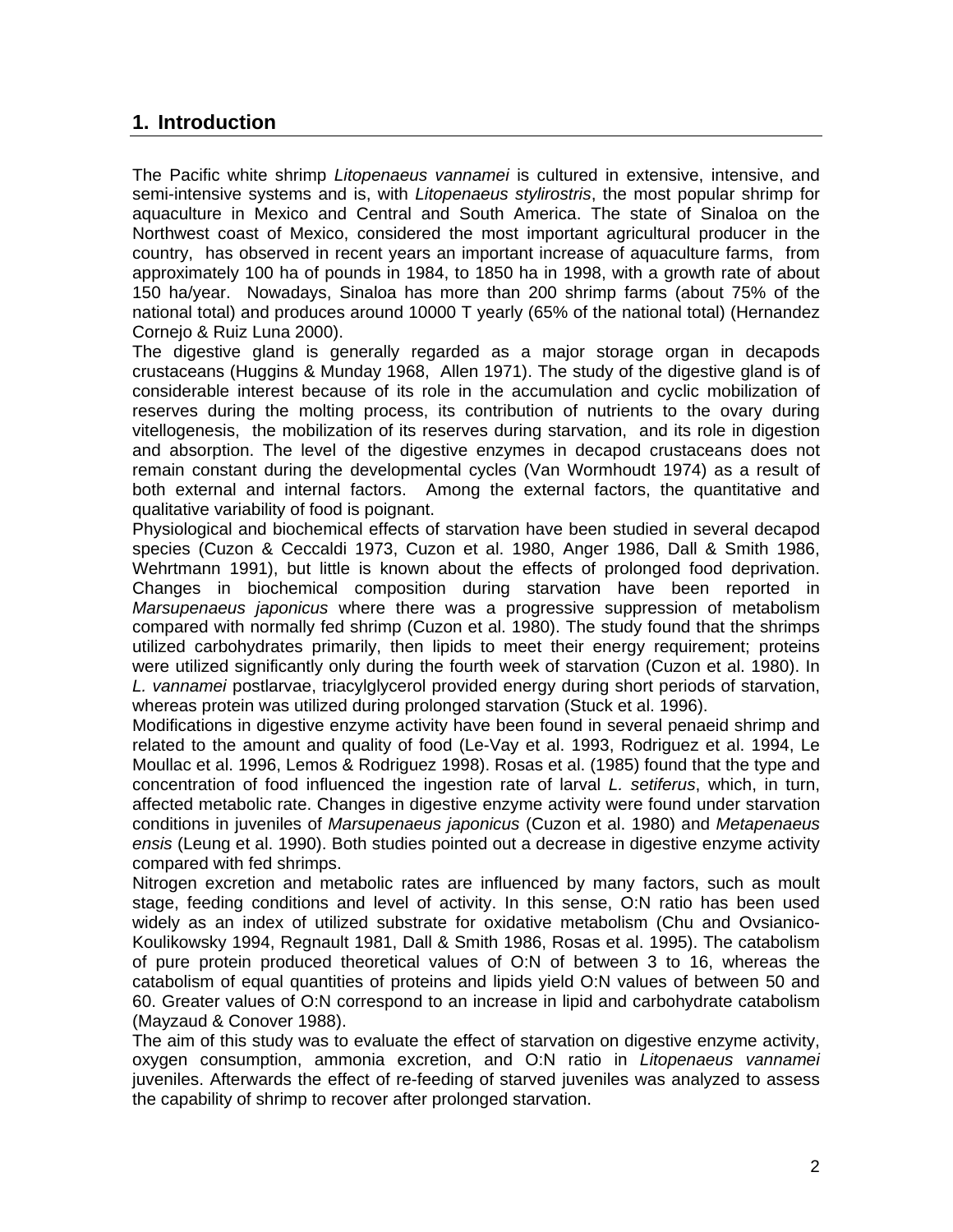This information may contribute to a better understanding on the physiology of this commercially important shrimp species and will have an application in assisting the management in farms.

# **2. Materials and methods**

#### *Experimental conditions and design.*

Juveniles of *Litopenaeus vannamei* were provided by a commercial farm, Maricultura del Pacífico, located in Mazatlán, Sinaloa, Mexico, during March 2001. The organisms were transported to the laboratory culture system of the Centro de Investigación en Alimentación y Desarrollo (CIAD) and fed with a commercial food during the acclimatizing period in 1000-L tanks. They were then transported to the laboratory, and groups of 20 organisms (wet weight =  $0.998\pm0.213$  g) were maintained for different starvation periods (0-control group-, 3, 6, 9, 12, and 15 days) in 10-L glass aquaria. Experimental conditions were: 34o/oo salinity, 24°C water temperature and 12D:12L. Water was completely renewed daily and molts and dead organisms were removed.

#### *Oxygen consumption, ammonia excretion, and atomic ratio (O:N).*

After each starvation period groups of 5 individuals were placed in individual 500-mL respirometer chambers in a flow-through system using a continuous pump flow (ISMATEC®, 12 mL/min flow). All measured were done at the same day time in order to obtain comparable data. Organisms were acclimated for 2 h in the beakers and a sample of water from each chamber was taken to determine the initial concentration of oxygen and ammonia; flasks were sealed for 30 min, after which new samples were taken to measure final concentrations. The flow-through and the sealed periods were adjusted to avoid a depletion of oxygen concentration by more than 0.5 mg/L. Samples for ammonia excretion were filtered and fixed with H2SO4 (pH 2) and then frozen until processing.

The concentration of oxygen was measured using a polarographic oxygen electrode (YSI® 59) and ammonia was determined by the indophenol technique (Parsons et al. 1984). Consumed oxygen and excreted ammonia were taken as being the net difference between the start and end of the sealed period. One out of every six chambers was left without a shrimp and measured as a control. The atomic O:N ratio was estimated according Taboada et al. (1998) using the individual values of oxygen consumption and ammonia excretion transformed to  $\mu q$  At /  $q$ / h as follows: oxygen values were multiplied by 62.5 (1000 to convert the milligrams into micrograms divided by the atomic weight of oxygen, 16), ammonia values were multiplied by 58.9 (obtained through dividing 1000 by the product of the atomic weight of nitrogen (14) and the fraction of nitrogen in NH3 (0.824)).

#### *Digestive enzyme activities*

After physiological measurements, shrimps were dissected and the hepatopancreas stored at –70°C in individual 1-mL microtubes until enzyme assays were done.

Frozen samples were homogenized in 1 mL ice-cold pure water. Homogenates were centrifuged (at 14000 x g for 6 min at 4°C) and the aqueous supernatant, crude or diluted (1:10 v/v), was immediately used for enzyme analysis. The soluble-protein content was measured by the method of Bradford (1976), using a micro-plate reader at 495 nm.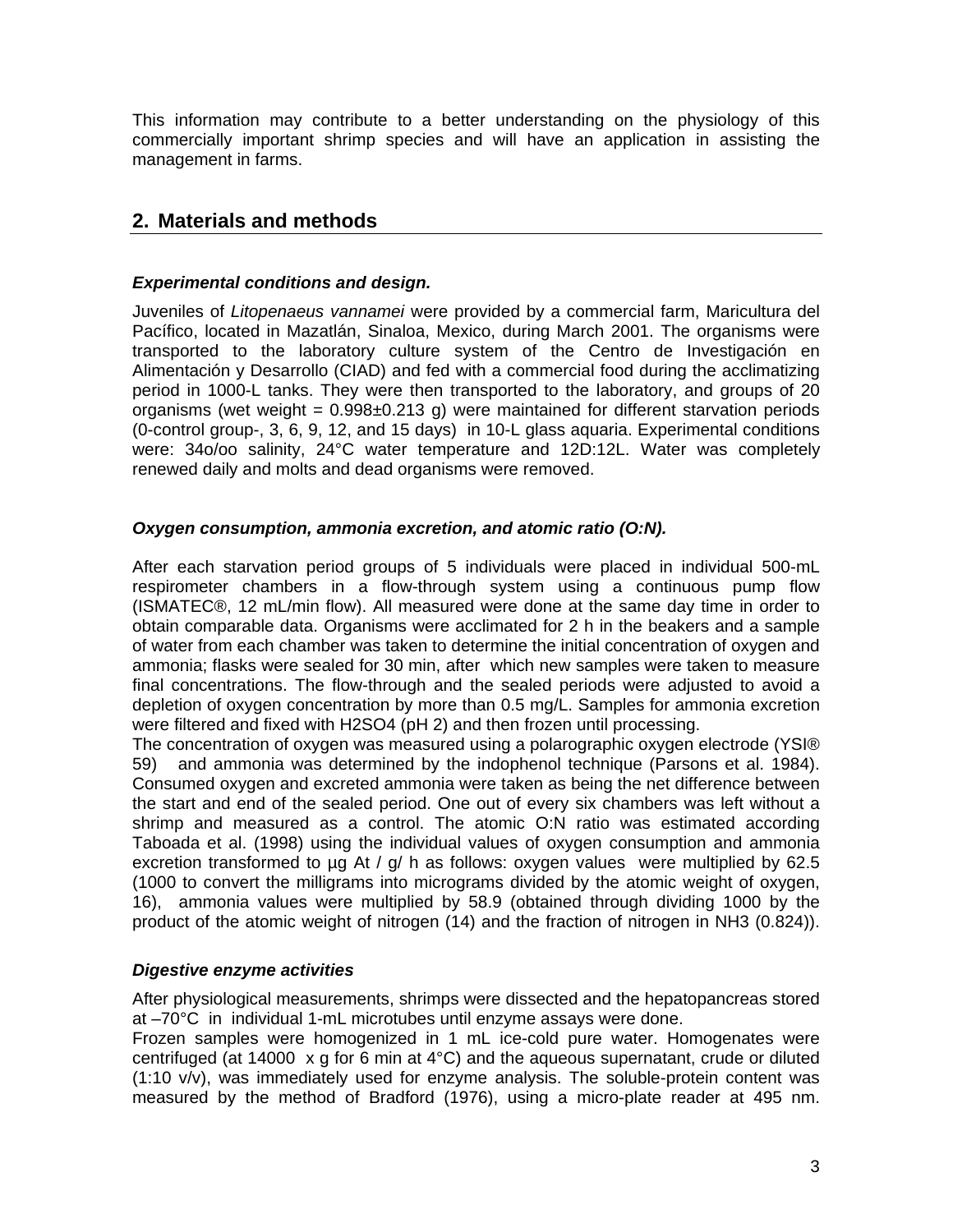Duplicate assays for each sample were made. Trypsin activity was measured by the method of Erlanger et al. (1961) with Nα-benzoyl-DL-Arg-p-nitroanilide (BAPNA) as substrate. Chymotrypsin activity was assayed by the method of Delmer et al. (1979) using Nα-succinyl-L-alanyl-L-prolyl-L-phenyl-alanine-4-nitroanilide (SAPNA) as substrate. Hydrolysis for both enzyme activities was made in 0.1 M Tris-buffer, pH 8 at 25°C and the absorbance measured at 405 nm. One unit of enzyme activity was defined as 1 umole of p-nitroanilide liberated in 1 min at 25°C.

α-amylase activity was assayed according to Bernfeld (1955) with 1,5% oyster glycogen as substrate in 10 mM phosphate buffer, pH 7. Absorbance measurements were made at 520 nm. For this method, one unit of enzymatic activity was defined as 1 mg of maltose liberated in 1 min at 37°C.

General protease activity was estimated in homogenates using azocoll as substrate in phosphate buffer, pH 7.5 (Todd, 1949). Absorbance was measured in a spectrophotometer at 520 nm. For this method, one unit was defined as the amount of enzyme that catalyzes the release of azo dye causing a ∆A/∆t=0.001min (Walter, 1988).

α-glycosidase activity was estimated using p-Nitrophenyl- α-D-glycopyranoside as substrate in 50 mM phosphate buffer, pH 6. Absorbance was measured at 410 nm. One unit of enzymatic activity was defined as the amount of enzyme that hydrolyzes 1 um of substrate per minute.

## *Post-starvation re-feeding index (PSRFI)*

Other subgroups of organisms for each treatment (n=6) were kept in individual chambers and exposed to a known amount of food previously lyophilized. The proximate composition of the food was 35% protein, 3.5% oil, 30% fiber, 16% ash, 12% humidity; average weight of each lyophilized pellet was 15.14±2.28 mg; calorific content, 5.5 cal/mg of food. After 2 h 30 min the non consumed food was removed and lyophilized again. The consumed food was calculated to measure the post-starvation re-feeding index, defined as PSRFI (Food consumed W/Body W).

## *Bioenergetics model*

From a bioenergetic point of view, in order to integrate a model of energy partition for starved shrimp, we followed an equation (Bureau et al. 2000):

DE requirement = (RE+Hem+HiE+HxE (UE+ZE)+SE),

This model originally included parameters where DE is digestible energy requirement; RE is energy gain; HEm is maintenance of energy requirement; HiE is heat increment of feeding; HxE is non-fecal energy losses; and SE surface loss or exuviae. With this model a general energy balance model for starvation conditions in shrimp can be calculated. However, in starved shrimps, the following parameters can be considered as 0:

DE= 0 ( no feeding)

HiE= 0 (no heat increment of feeding)

 $SE = 0$  ( no exuvia),

Hence, a model for starving shrimp could be: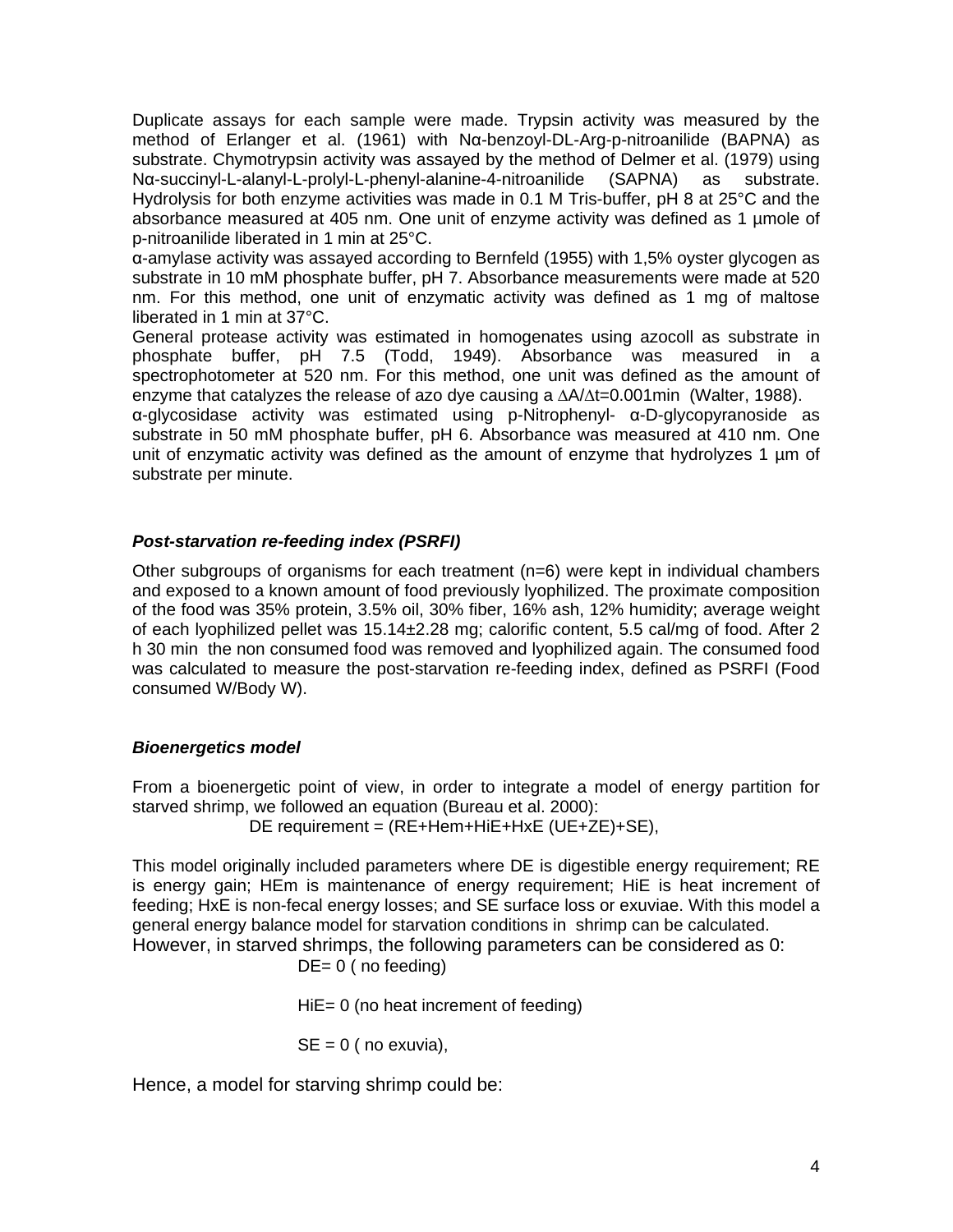## $RE = -(Hem+HxE (UE+ZE))$

in which RE can be understood as endogenous energy needed to survive (Rosas, pers. comm.) and it is negative because in absence of energy input it is not possible to have energy gain *sensu stricto*. It is called also the scope for growth (SFG). Using this model, we calculated the endogenous energy (RE) for starving shrimp.

## *Statistical analysis*

To determine significant differences among starvation periods one way ANOVA and Tuckey range test were used, when the data were normal. Those results with no normality were evaluated through the Kruskal Wallis test and Dunn's multiple comparisons (Daniels 1978). For both analyses, *p* was set at 0.05.

## **3. Results**

## *Weight and Survival*

No significant differences were observed (p>0.05) in relation to individual wet weight among treatments. However, survival decreased the longer the period of starvation (Table 1). The percentage of molts were approximately 10% for control, 3 and 6 day treatments, after that no molt were recorded.

## *Oxygen consumption, ammonia excretion, and O:N ratio*

Oxygen consumption increased significantly at 3, 6, and 9 days in starved animals (mean value 1.75 mg  $O<sub>2</sub>$  /h /g) compared with the control. At 12 and 15 days values were not significantly different from the control group (mean value 1.13 mg  $O<sub>2</sub>/h$  /g). (Kruskal-Wallis, H=14.1; p=0.015) (Figure 1).

There were no significant differences in the amount of ammonia excreted between starved and control animals (mean value 0.08 mg N-NH $_3$ /h /g, Kruskal-Wallis, H=1.74, p=0.88) (Figure 2). This may be because high standard deviations were observed, especially in the 6 and 12 days starvation groups (0.03 and 0.067 mg N-NH<sub>3</sub> /h /g, respectively).

No significant differences between treatments were observed with regards O:N atomic ratios (Kruskal-Wallis, H=10.14, p=0.071) (Figure 3). However, there was a trend towards increased ratios between days 3 and 9, suggesting that lipid was being catabolised. By day 12 the drop in the ratio to 10-20 suggests that protein was once again the main source of energetic fuel.

## **Enzyme activity**

Significant differences were found in the hepatosomatic index after different periods of starvation (Kruskal Wallis, H=25.6, p=0.0001). The index was significantly lower after animals were starved beyond 9 days. Beyond the  $9<sup>th</sup>$  day, index decreased a further 50% until reaching the end of the experiment (Table 1). Hepatopancreatic total soluble protein was significantly affected by the period of starvation (ANOVA, p<0.05). The highest value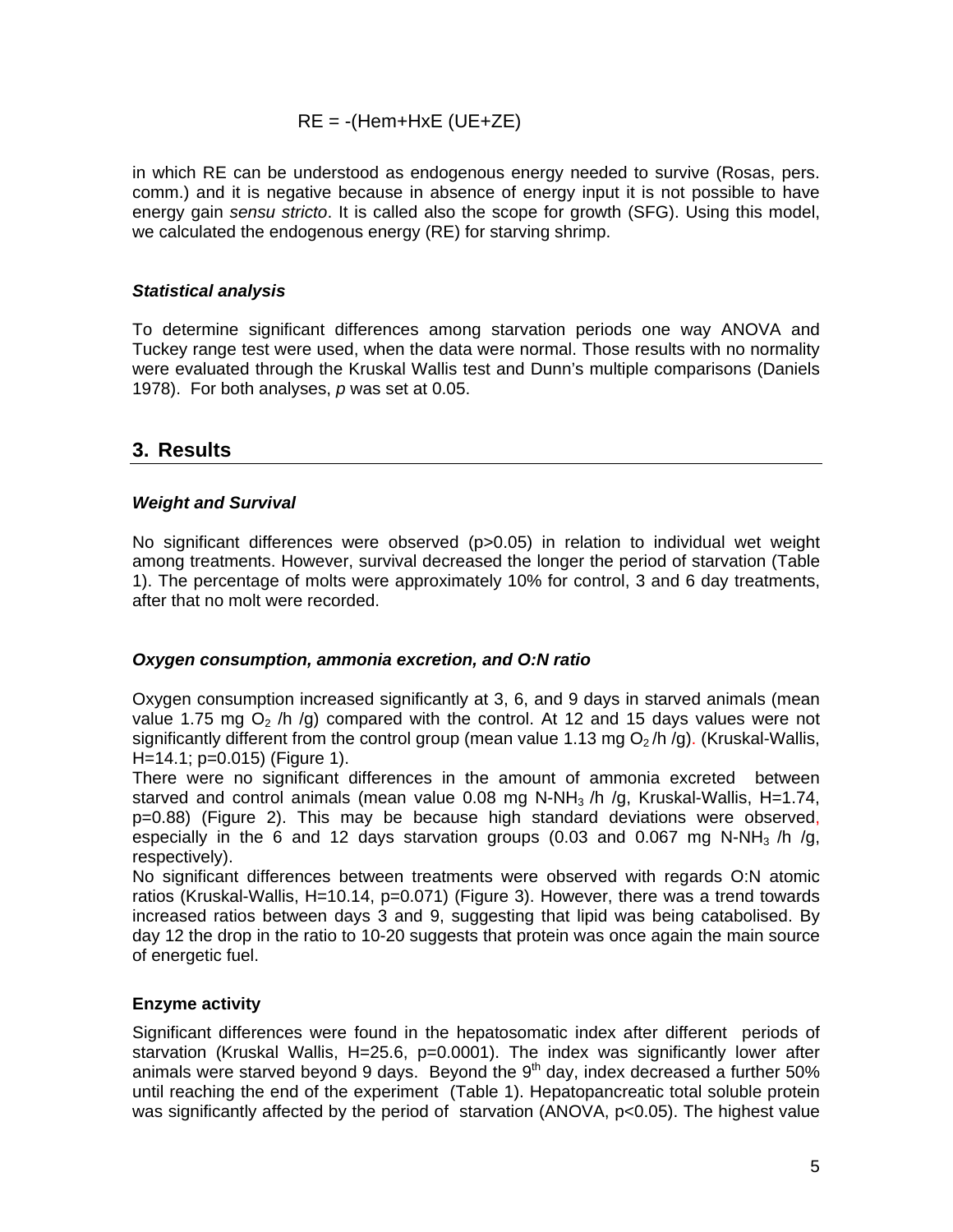$(268.7 \pm 52.13 \text{ mg/mL})$  was obtained in the control, followed by the 3 and 6 day starvation experiments (mean value 159.8 mg/mL). The lowest significant values were found in the 9 to 15 day experiments (53.23 mg/mL) (Figure 4).

Digestive enzyme activity was, in general, significantly affected by different periods of starvation.

Hepatopancreatic digestive carbohydrases results are shown in figure 5. Total amylase activity was significantly decreased by starvation (ANOVA, p<0.05), from the highest value in fed juveniles (control) (0.016  $\pm$  0.002 total U), followed by the 3 and 6 day experiments (mean value 0.011 total U), and the lowest value in the 9, 12, and15 days starved groups (mean value 0.007 total U) (Figure 5a). However, the specific activity increased as the soluble protein content decreased (Figure 5b).

Glycosidase activity was significantly decreased (mean value 1.47 total U) by all starvation periods as compared to control fed animals  $(3.6 \pm 1.5 \text{ total U})$  (Figure 5c). For this enzyme, the specific activity also increased as the soluble protein content in the hepatopancreas decreased (Figure 5d).

Proteinase activity was significantly affected by the starvation periods (ANOVA, p<0.05) (Figure 6). The highest value (5.3  $\pm$  2.4 total U) was observed in the control, which was not significantly different from 3 and 6 day experiments, whereas the lowest value of total proteinase activity (1  $\pm$  0.12 total U) was observed in the shrimps starved for 15 days (Figure 6a). As with the carbohydrases, the specific activity of total proteinases was highest in shrimps starved for 12 days (Figure 6b).

Total trypsin activity was significantly lower from the 9th day to the end of starvation (mean value 0.63 total U). Fed shrimp and those deprived for 3 and 6 days yielded a mean trypsin activity value of 2.58 total U (Figure 6c).

Total chymotrypsin activity diminished along the starvation days. Significant differences were found among the fed shrimps (45.41  $\pm$  11.89 total U), the 3 and 6 days starvation groups (mean value 25.02 total U) and the 9, 12 and 15 days starvation groups (mean value 7.87 total U) (Figure 6e). The specific activities of these latter two endoproteinases were not significantly affected by starvation (Figure 6d and 6f).

## *Post-starvation re-feeding index (PSRFI)*

The PSRFI was no significantly different among control, 3 and 6 day starvation experiments, conforming an homogenous group (5.09%; 4.71% and 4.75%, respectively), whereas the amount of food consumed decreased for the 9, 12 and 15 day starvation groups being another homogenous group (3.72%, 3.3%, and 2.97% respectively, Figure 7) (Kruskal-Wallis, H= 21.5; p=0.006).

#### *Bioenergetics model*

Estimation of RE values indicates that at the beginning as well as at the end of the starvation period, shrimp needed the same endogenous energy to survive, while between 3 and 9 days they needed more energy, used essentially in respiration to maintain basal metabolism (Table 2). However, the routine respiration rate measured was 61% higher at day 3 of starvation than in fed shrimp, and remained in the same high trend until day 9 of starvation. After then, values diminished to the same value as in controls.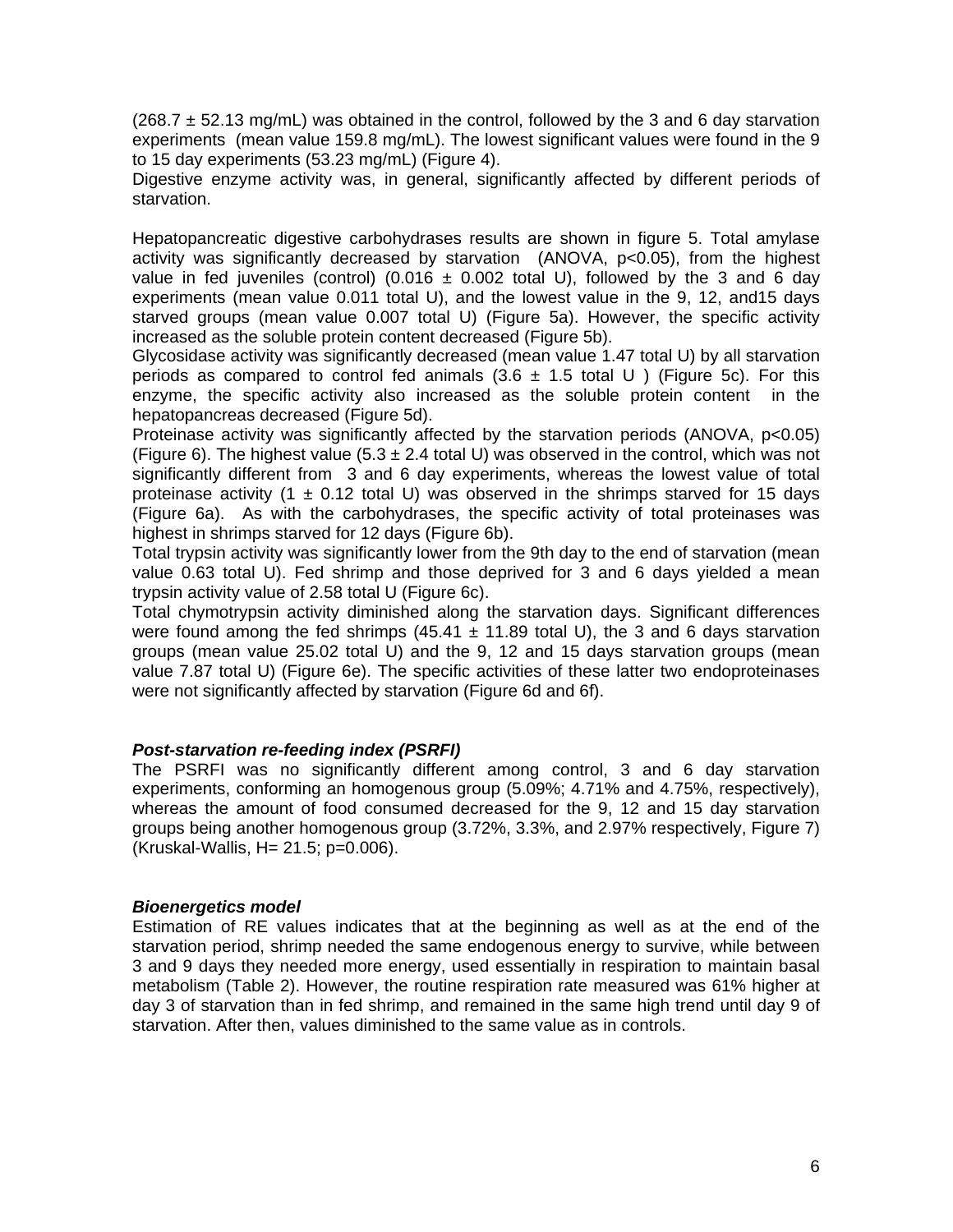# **4. Discussion**

In the present study the wet weight did not change with starvation, but survival rate decreased. Under starvation conditions, a first event commonly observed is a weight loss in relation with energy expenditure for basal metabolism; after a few days, shrimp in premolt stages will not evolve further and refrain exuviation, saving around 1.4 kJ (Read & Caulton 1980), which is the energy expenditure at molt. This means that shrimp have the adaptation to tolerate starvation saving energy from exuvia, including the energy challenged to mobilize reserves, chitin digestion, and exuviation. In this way shrimp could compensate the weight loss, maintaining body weight without significant changes as observed in the present study.

Homeostasis in shrimp can change to help animals sustain severe food deprivation and survive; it is not instantaneous as the post-starvation and re-feeding showed; however not all starved shrimps stayed alive (Table 1). It means that under the experimental conditions tested, there was a kind of discrimination among shrimp capable or not to adapt and survive. Part of the explanation could come from previous life history before animals were sampled in the farm and placed under laboratory conditions. Also, individuals will resist food deprivation for several days without significant morbidity and a change in some metabolic routes as an adaptation to the severe trophic conditions is hypothesized: robust and fastest growing individuals would have been selected through farming.

*L. vannamei* juveniles as many species of crustaceans showed a biochemical adaptation response to an absence of food (decrease of digestive enzyme activities) using their own reserves (hepatopancreatic glycogen, protein and probably lipids, estimated through O:N ratio variations) for homeostasis and to channel enough energy for basal metabolism in that period.

According to these results, a high rate of mobilization of reserves was observed between day 3 and 9 of starvation, when the recovered energy (RE) was maximal. Shrimp reserves are mainly limited to lipids stored in the digestive gland. When shrimp are starving, they will use those reserves, increasing the energy debt, reducing the digestive gland weight and its components. Reduction of enzyme activity and soluble protein during starvation underlined the change. It means the shrimp are biochemically and energetically well adapted to fasting because they could mobilize their reserves to be used as energetic sources, at the same time, the enzyme activity in the digestive gland was maintained. This type of strategy has been observed in other shrimp species. Cuzon et al. (1980) showed that *M. japonicus* used protein to obtain energy though the catabolism of amino acids present in digestive gland cells during prolonged starvation period. Similar response was observed in *Penaeus esculentus* by Smith and Dall (1991), evidencing that shrimp can mobilize their own energetic reserves through catabolizing lipids (after 3 to 6 days of starvation) or protein to sustain at food deprivation.

Otherwise a negative correlation was observed in starvation condition between total hepatopancreatic soluble protein and total activity for all measured digestive enzymes. This correlates well with the lower values of post-starvation re-feeding rate.

In general terms, digestive enzymes follow the presence or absence of food. Samain et al. (1983) found that amylase increases in case of food deprivation with a peak and then the enzyme production decreases as an adaptation to low nutrition status and to save energy. Digestive enzymes of *M. japonicus* showed a similar trend that supports previous results (Cuzon et al. 1980). However, results obtained after re-feeding indicate that the necessary time to recover the digestive gland integrity depends on the fasting period. These results show that although *L.*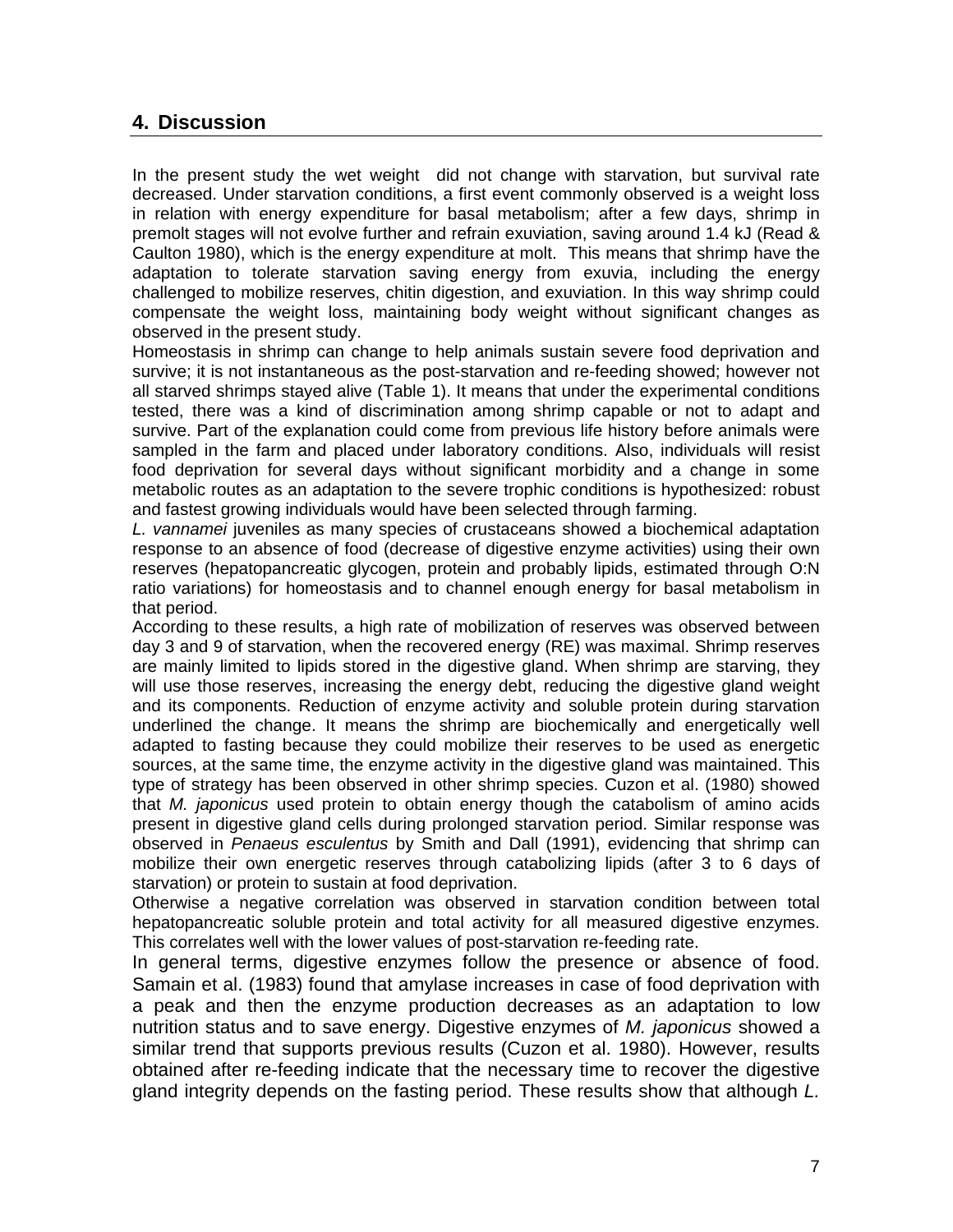*vannamei* have an adaptation mechanism to tolerate fasting conditions, recovery cannot be achieved if starvation is long enough to produce physical damage in the digestive gland and loss of enzyme synthesis. A pattern of variation for digestive enzymes presented by *L. vannamei* during a shorter experimental period differed from the one of *M. japonicus*. At day 15, for example, specific enzymes activity increased as a sort of adaptation to absorb the minute amount of food, but as energy expenditure increased, the peak disappeared shortly. Both amylases and proteases exhibited the same trend.

Mayzaud and Conover (1988) described starvation condition regarding the use of energetic substrates estimated through O N: ratio. It can be assumed that acetyl CoA, which is the final product of β-oxidation of fatty acids. Such oxidation required 46-52 oxygen atoms whereas, in normal condition, β-oxidation of neutral lipids required 14-16 oxygen atoms to produce acetyl CoA. Increase in  $O<sub>2</sub>$  consumption of shrimps between days 3 and 9 of starvation with no increase of nitrogen excretion, brought a high O:N ratio. Then, β-oxidation of hepatopancreatic lipid reserves could be occurring in this period. An explanation for a change can be found in the O:N ratio in which the use of lipid as energetic substrate was clear followed by protein as the main energy source. Ammonia excretion values provided indication on substrate oxidation; although nitrogen excretion was not significantly different from the control along the starvation period, O:N ratio values showed a trend to use lipids as energetic substrate between days 3 and 9 of starvation. Such a trend has also been evidenced in *M. rosenbergii* (Clifford & Brick 1983). After 12 starvation days, shrimp returned to the use of protein to derive energy. Likewise, as Mayzaud and Conover (1988) reported for planktonic crustaceans, a decrease in O:N ratio with time of starvation seemed to be common to all species with a predominantly proteinbased metabolism. O:N ratio variation can be related to glucose homeostasis, through the regulation of glyconeogenesis (Cuzon et al. 2001) and glycolysis (Hochachka et al. 1988). These results are not in contradiction to those reported by Dall and Smith (1986) for *Penaeus esculentus*. These authors pointed out a reduction in metabolic rate with starvation providing a mechanism for prolonged survival. O:N ratios gave an explanation for successive fuel substrates as starvation increased in intensity (Table 3). Glycogen in the hepatopancreas is affected first, as in *Crangon crangon* (Regnault 1972), then neutral lipids are hydrolyzed, and towards the end of the starvation period, protein are utilized similarly as in *M. japonicus* juveniles (Cuzon et al.1980).

By and large, it appears that tropical species *L. vannamei* living at 24 up to 27°C seawater would hardly sustain food deprivation over 15 days; on the contrary, species such as *M. japonicus* under temperate conditions (20°C) can stand on a 4-week starvation period. They possess a similar level of digestive enzyme activities; then, there are good reasons, according to values of metabolism rates obtained in this study to think that tropical species present a higher basal metabolism and activity that leaves them more dependent on regular food supply for their development.

## **Acknowledgments**

This study was funded by CONACYT- project N°34952-b (A. Roque), UNAM-DGAPA-IN-231599 (G. Gaxiola), CONICET-Argentina (L.Comoglio and O. Amin) and IOC (O. Amin). We thank very especially Dr. Carlos Rosas for critically reviewing the manuscript and Mrs. Ingrid Mascher for editorial assistance.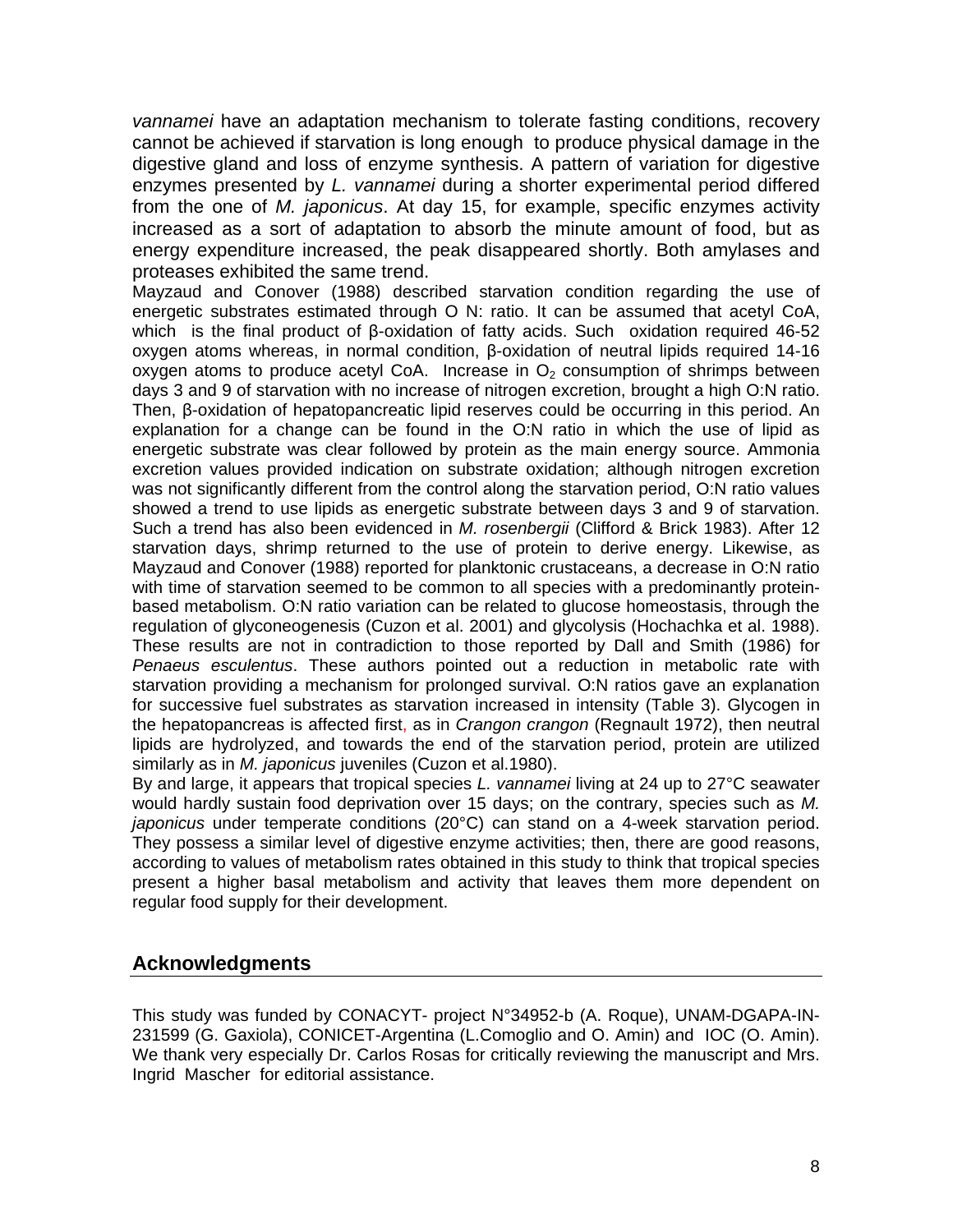# **Tables**

**Table 1.** Wet weight (g), survival (%) and hepatosomatic index (%) of the food deprived shrimps *L. vannamei*. Mean ± SD.

| <b>STARVATION DAYS</b> |                |                |                 |               |                |                 |  |
|------------------------|----------------|----------------|-----------------|---------------|----------------|-----------------|--|
|                        | 0              | 3              | 6               | 9             | 12             | 15              |  |
| wet weight (g)         | $1.07 \pm 0.1$ | $0.86 \pm 0.2$ | $0.97 \pm 0.23$ | $0.99 + 0.3$  | $0.85 \pm 0.1$ | $1.04 \pm 0.12$ |  |
| survival (%)           | 100            | 90             | 90              | 65            | 65             | 55              |  |
| HSI (%)                | $4.1 \pm 0.7$  | $3.3 \pm 0.4$  | $2.90+0.45$     | $2.5 \pm 0.4$ | $2.1 \pm 0.3$  | $1.98 + 0.9$    |  |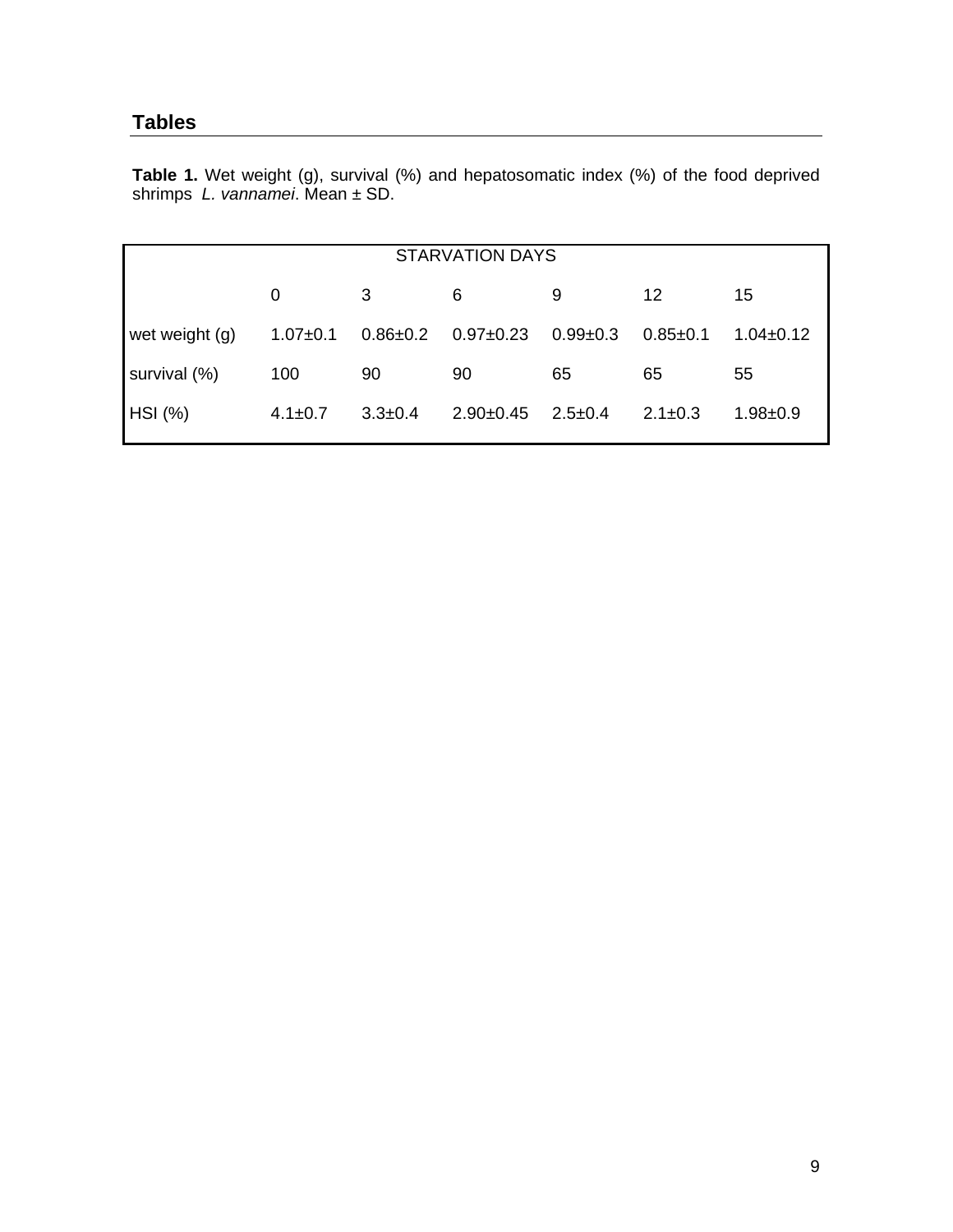**Table 2.** Energetic balance of starved juveniles of *L. vannamei* at different starvation days. HEm (maintenance of energy requirement); HxE is non-fecal energy losses; RE (the endogenous energy). Mean ± SD. Different letters indicate significant differences (p<0.05).

|    | Starvation days HEm (joules/d/g ww) | HxE (joules/d/g ww) | RE (joules/d/g ww)      |
|----|-------------------------------------|---------------------|-------------------------|
| 0  | $449 \pm 94^b$                      | $53 \pm 5^{\circ}$  | $-473+77^{b}$           |
| 3  | $725 \pm 68^a$                      | $46\pm12^a$         | $-771.7 \pm 65^{\circ}$ |
| 6  | 664 $\pm$ 187 <sup>ab</sup>         | $39 + 22^{a}$       | $-696 \pm 178^{ab}$     |
| 9  | $598 \pm 233^{ab}$                  | $43\pm15^a$         | $-655 \pm 262^{ab}$     |
| 12 | $361 \pm 167^{bc}$                  | $57 + 39^{\circ}$   | $-418+166^{b}$          |
| 15 | $428 \pm 138$ <sup>b</sup>          | $45\pm16^a$         | $-473 \pm 152^b$        |

**Table 3.** Theoretical limits of the O:N ration according to Charmantier (com pers).

| 4.1. days | $J_1$<br>оt | $J_3$<br>$J_6$ | $J_{10}$<br>$J_{15}$ |
|-----------|-------------|----------------|----------------------|
| fasting   |             |                |                      |
| O: N      | 70-100      | 50-60          | $2 - 16$             |
| substrate | glycogen    | triglycerids   | amino acids          |
|           |             |                |                      |
|           |             |                |                      |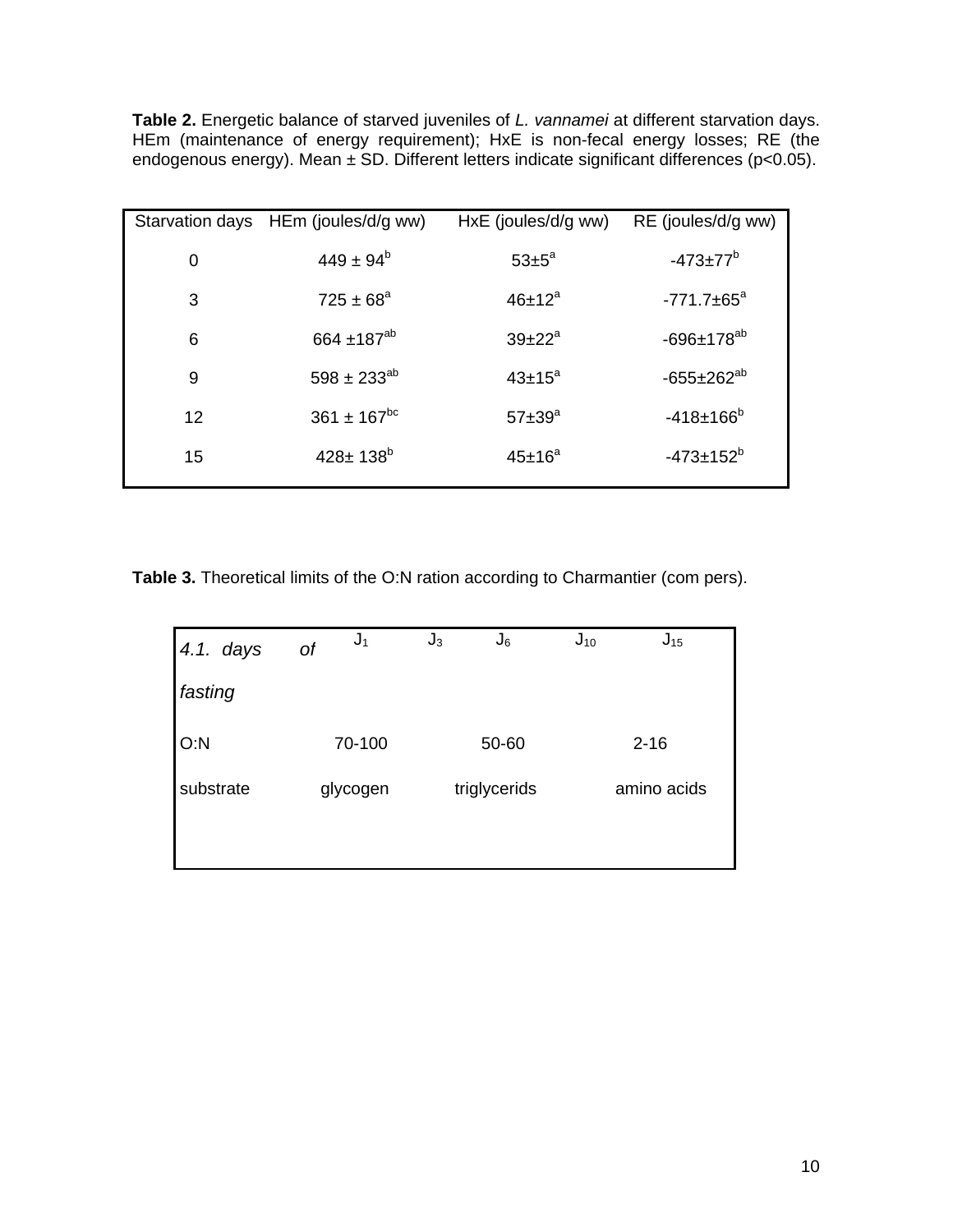

Figure 1. Routine Oxygen consumption of juveniles of *Litopenaeus vannamei* after each starvation period. Mean± SD. Different letters indicate significant differences (p<0.05).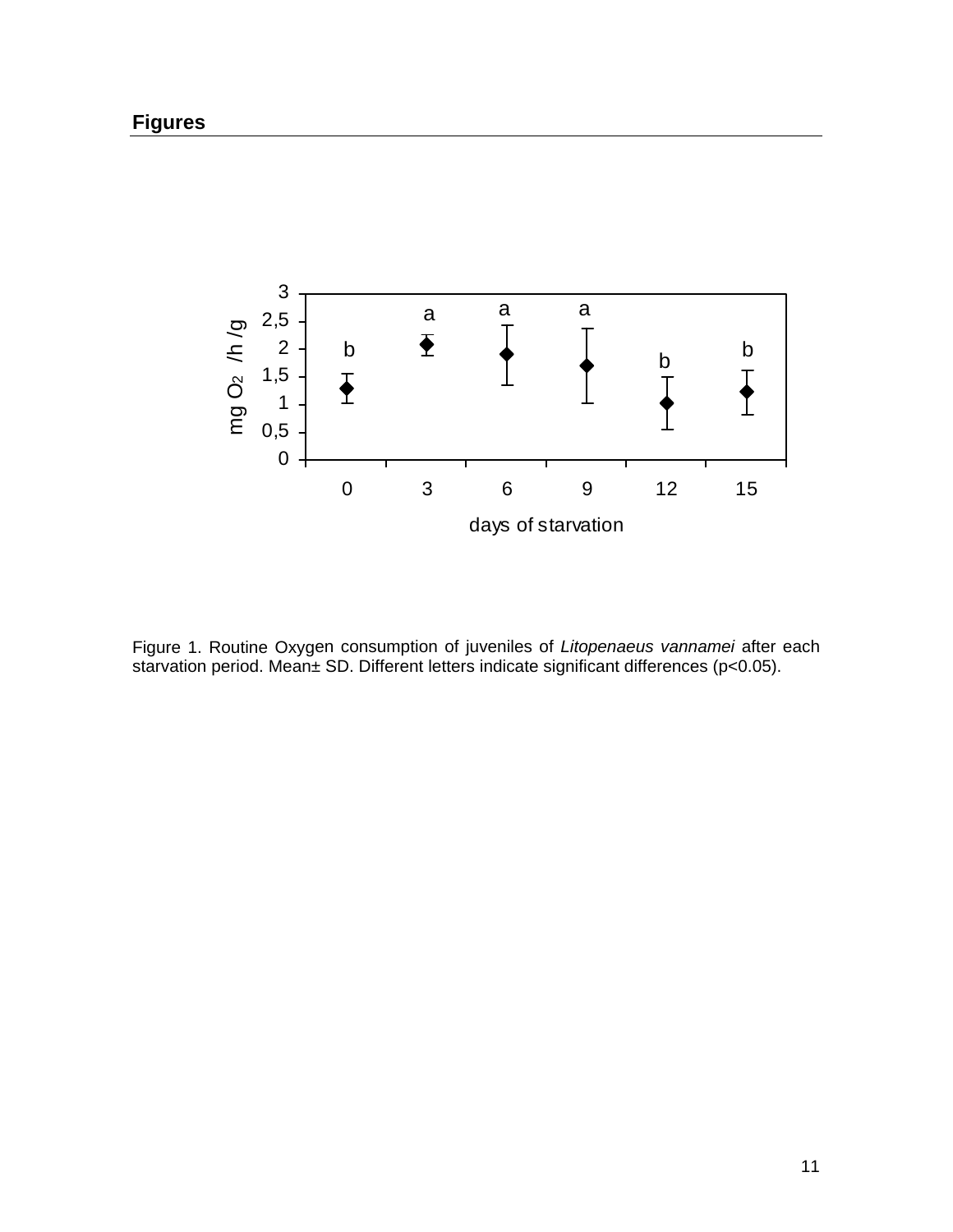

Figure 2. Routine Nitrogen excretion of juveniles of *Litopenaeus vannamei* after different starvation periods. Mean ± SD.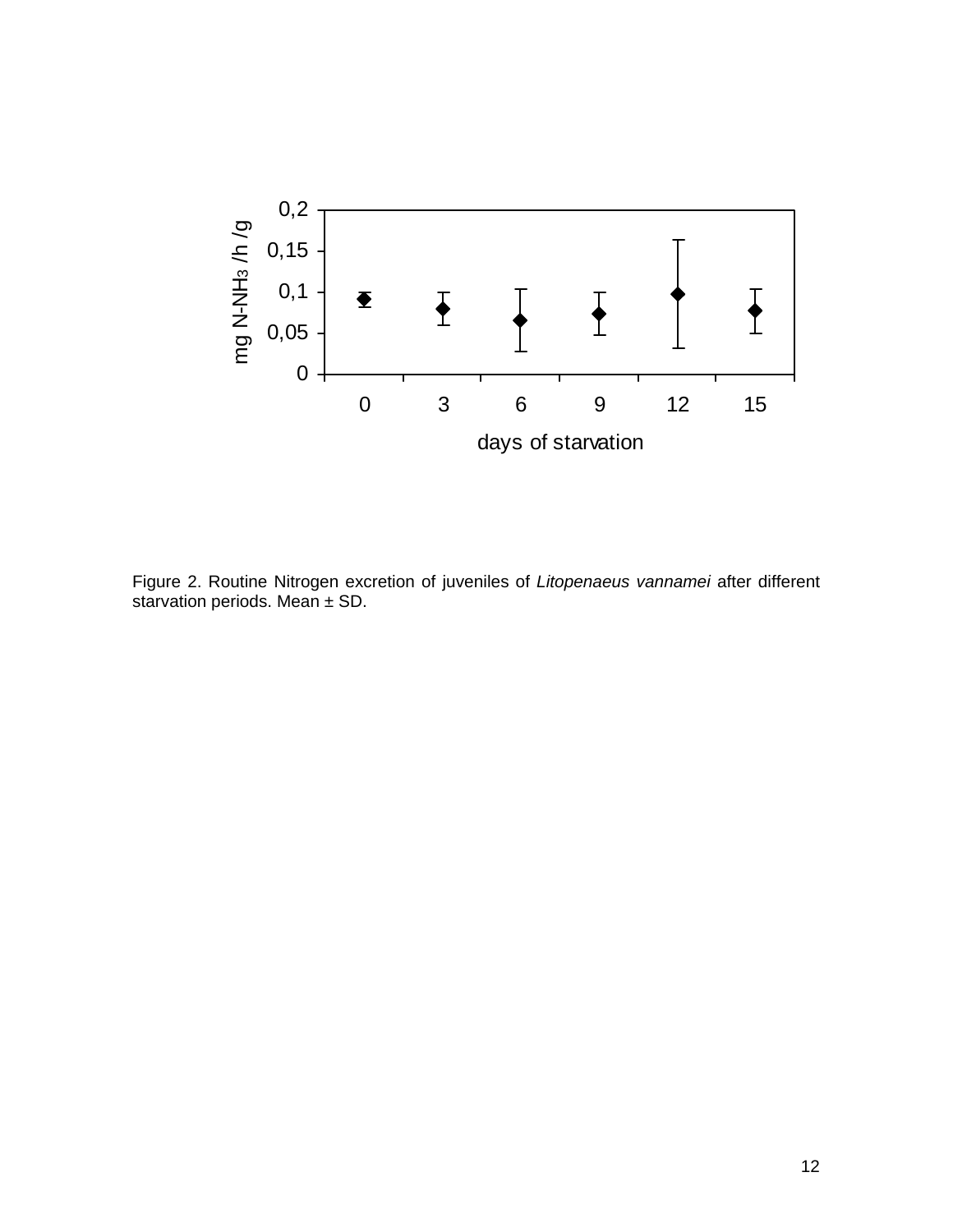

Figure 3. O:N ratio of food deprived juveniles of *Litopenaeus vannamei*.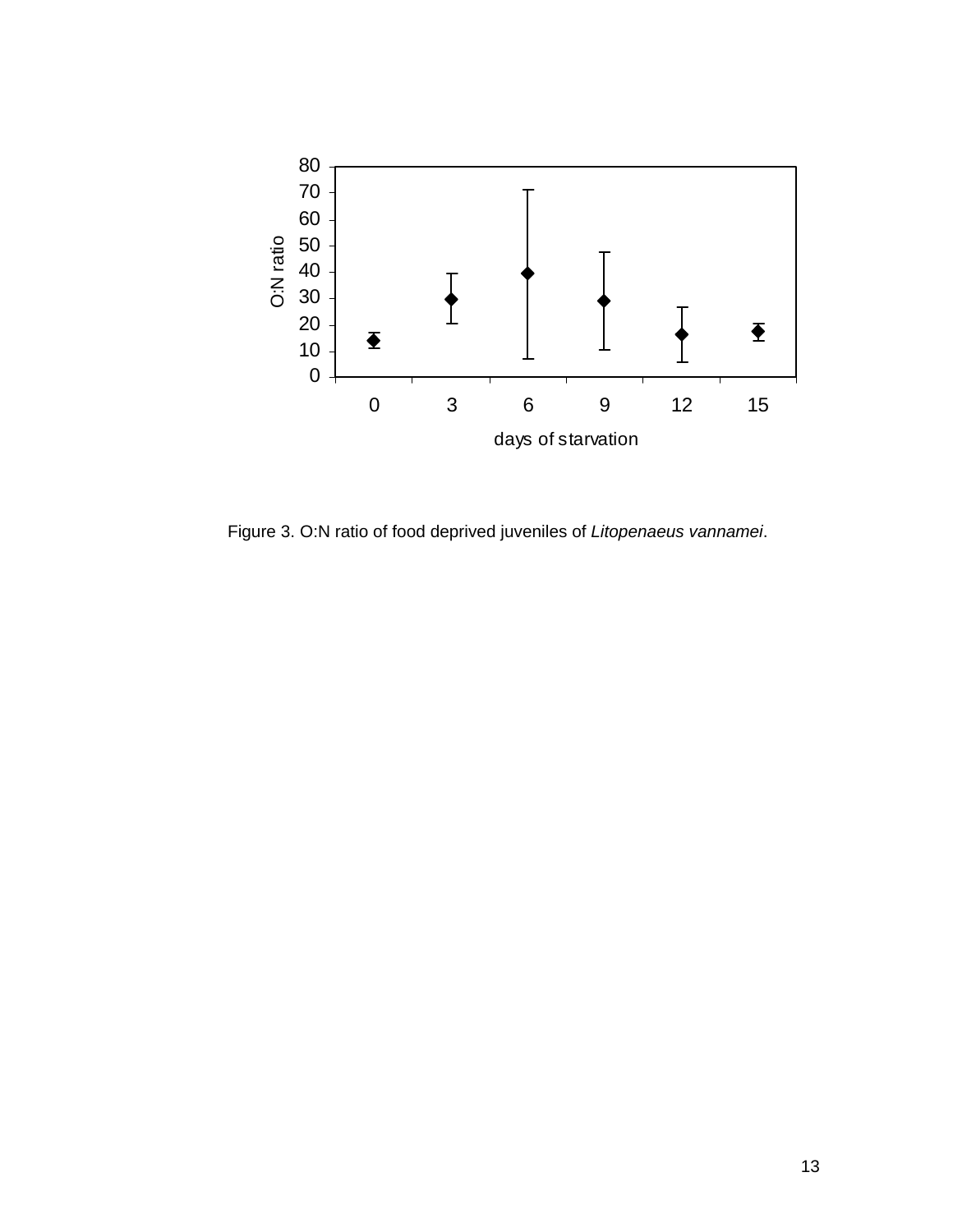

 Figure 4. Hepatopancreatic total protein of the juveniles of *Litopenaeus vannamei* food deprived. Mean ± SD. Different letters indicate significant differences  $(p<0.05)$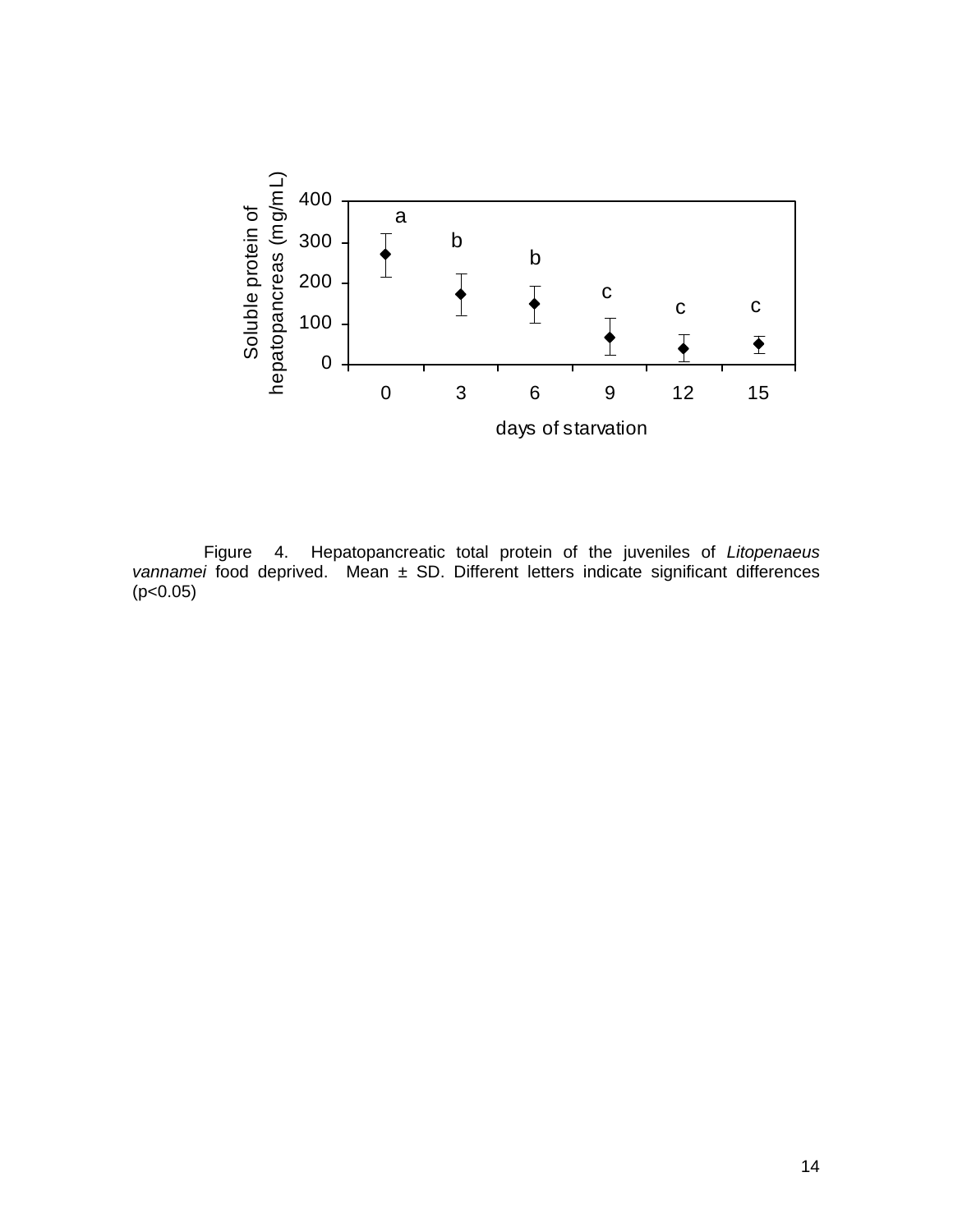

Figure 5. Total and specific acitivities of α-amylase (A and B) and α-glycosidase (C and D) of food deprived juveniles of *Litopenaeus vannamei*. Mean ± SD. Different letters indicate significant differences (p<0.05)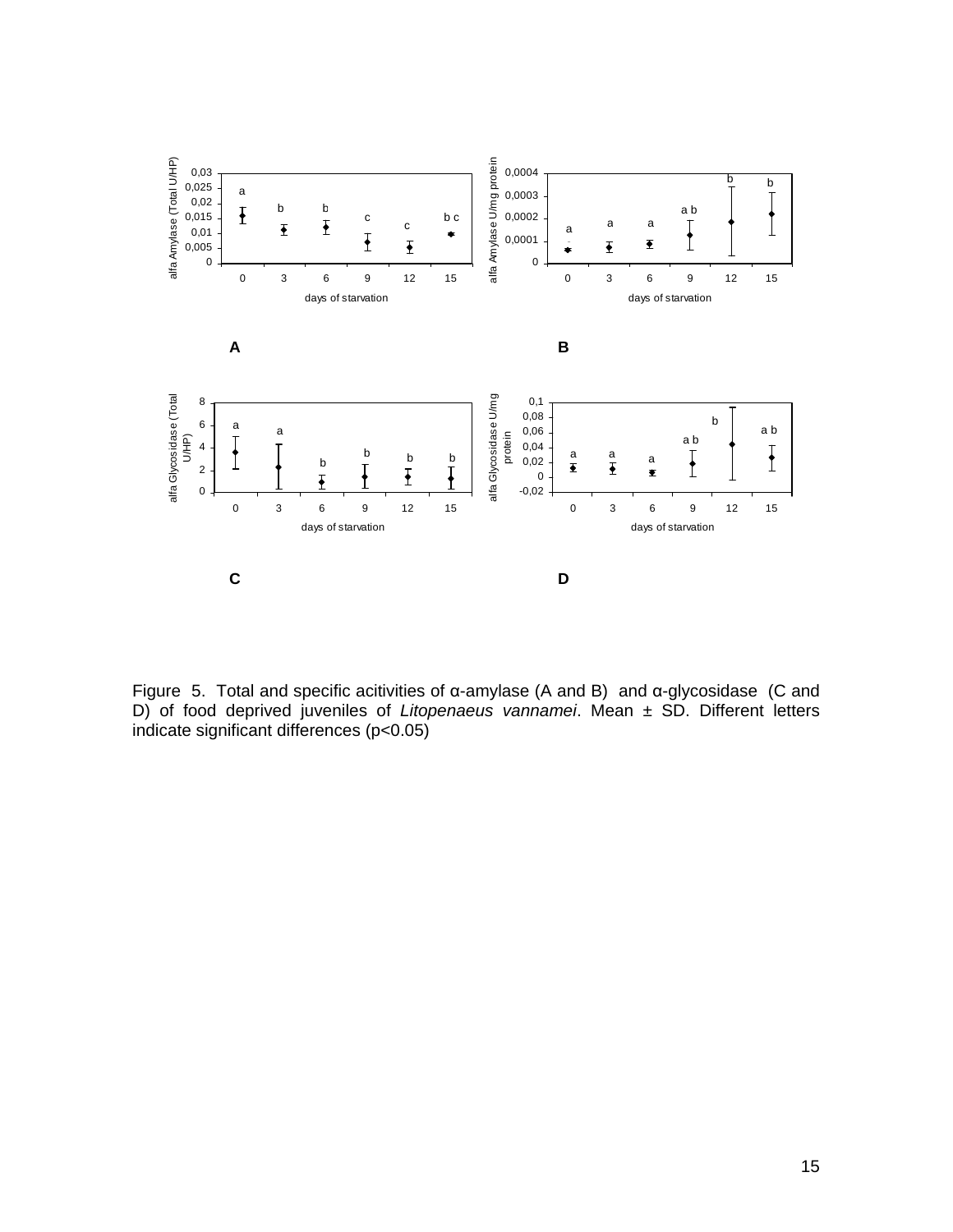

Figure 6. Total and specific digestive proteinases activities of juveniles of *Litopenaeus vannamei* after different starvation periods. Mean ± SD. Different letters indicate significant differences (p<0.05).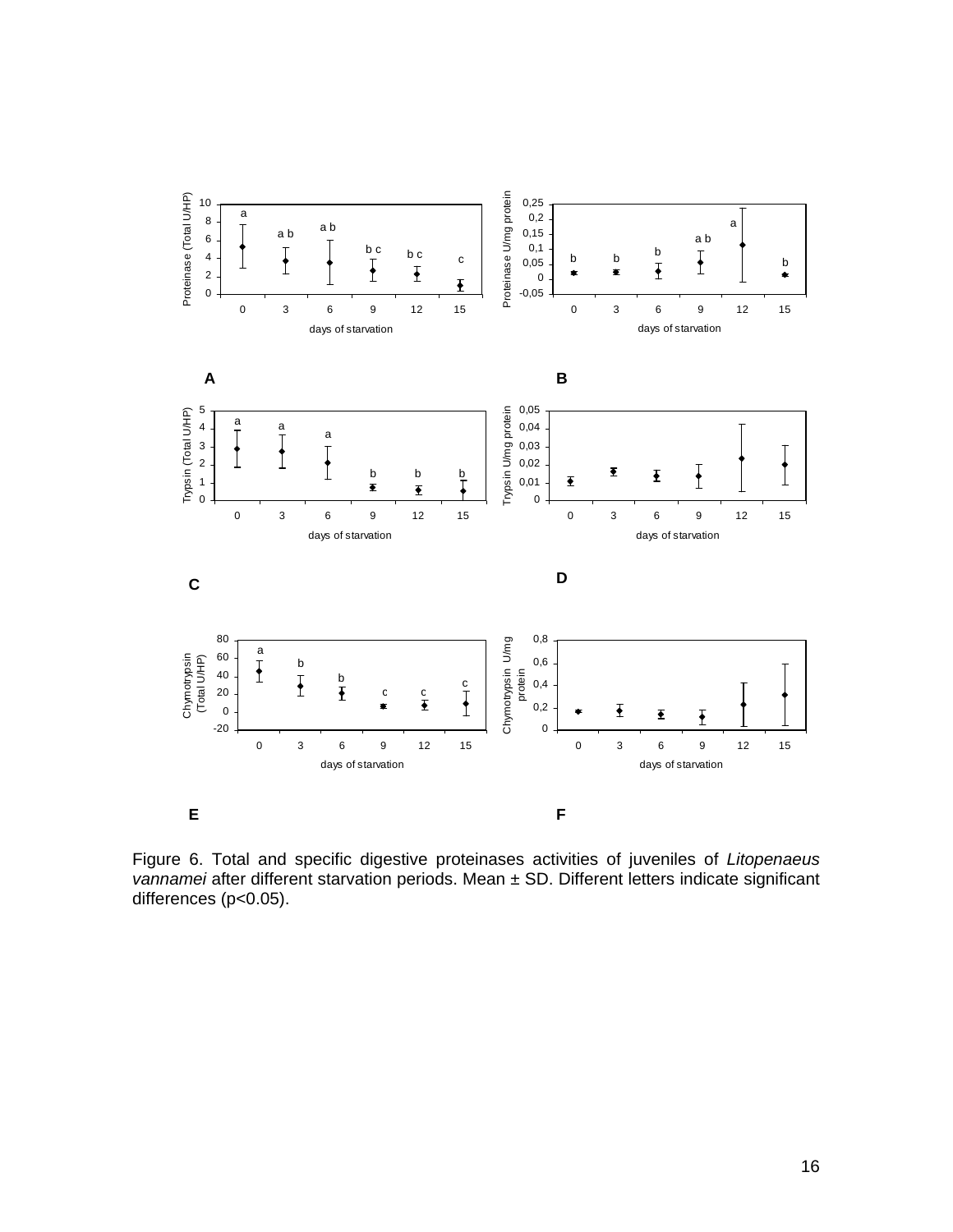

Figure 7. Ingestion rate of juveniles of *Litopenaeus vannamei* after the different starvation periods (PSRFI %). Mean ± SD. Different letters indicate significant differences (p<0.05).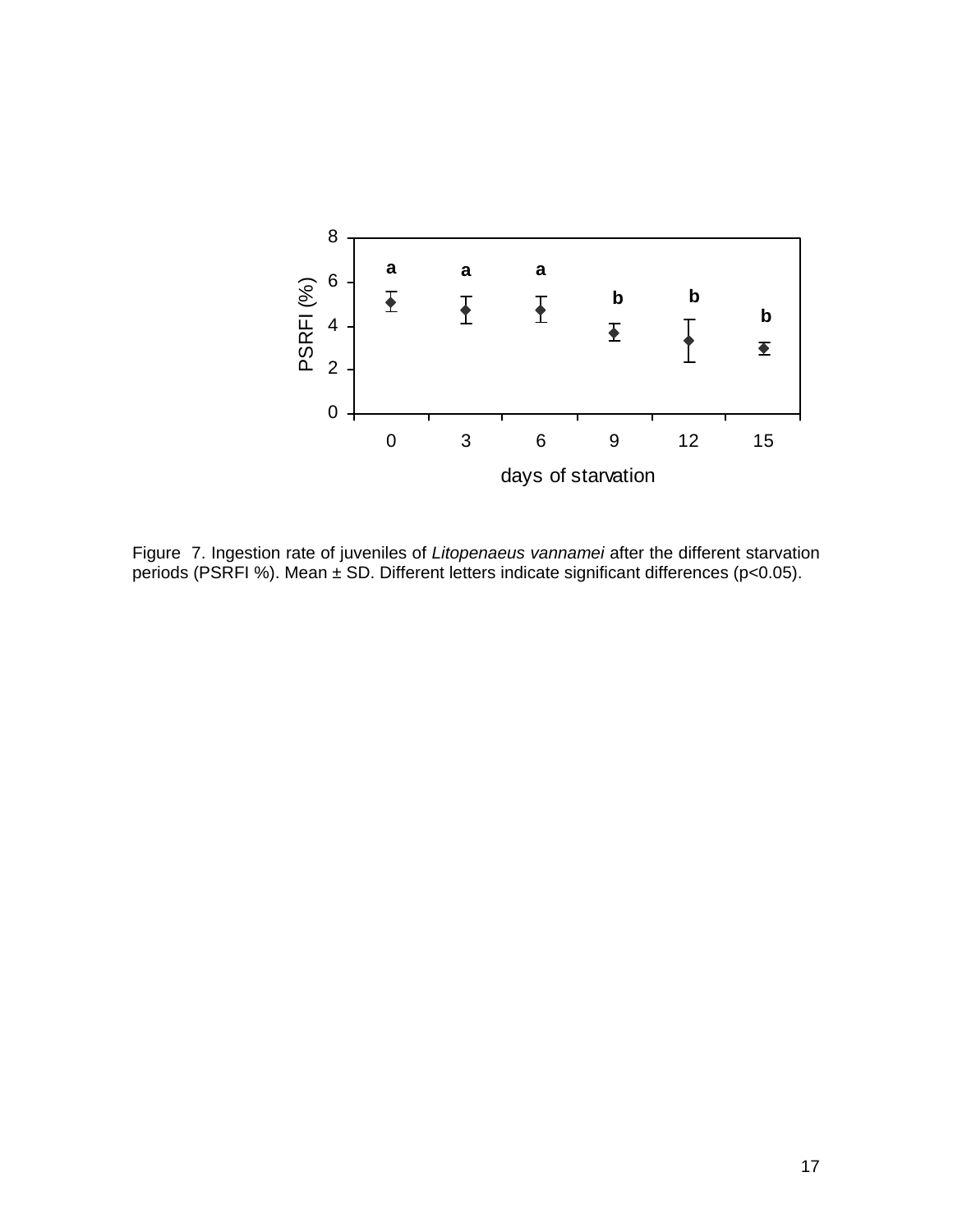## **Literature cited**

Allen, W.V. 1971. Amino acid and fatty acid composition of tissues of the Dungeness crab (*Cancer magister*). *J. Fish. Res. Bd. Can*. 28:1191-1195.

Anger, K. 1986. Changes of respiration and biomass of spider crab (*Hyas araneus*) larvae during starvation. *Mar. Biol.* 90:261-269.

Bernfeld, P. 1955. Sur une méthode de microdosage des amylases. In: Colowick, N.O.K.S.P. Editor. Methods of Enzymology. New York: Academic Press. pp.149-157.

Bradford, M.M. 1976. A rapid sensitive method for the quantitation of microgram quantities of protein utilizing the principle of protein-dye binding. *Anal. Biochem.* 72:248-254.

Bureau, D.P., P.A. Azevedo, M. Tapia-Salazar & G. Cuzon. 2000. Pattern and cost growth and nutrient deposition in fish and shrimp: Potential implications and applications. In: L.E. Cruz-Suárez, D. Rique-Marie, M. Tapia-Salazar, M.A. Olvera-Novoa & R. Civera-Cerecedo, editors. Avances en Nutrición Acuícola V. Memorias del V Simposio Internacional de Nutrición Acuícola: Mérida, México. pp.111-140.

Chu, K. & N.N. Ovsianico-Koulikowsky. 1994. Ontogenetic changes in metabolic activity and biochemical composition in the shrimp, *Metapenaeus ensis*. *J. Exp. Mar. Biol. Ecol.* 183:11-26.

Clifford, H.C. & R.W. Brick. 1983. Nutritional physiology of the freshwater shrimp *Macrobrachium rosenbergii* (de Man). 1. Substrate metabolism in fasting juvenile shrimp. *Comp. Biochem. Physiol*. 74A: 561-568.

Cuzon, G. & G. Ceccaldi . 1973. The effect of starvation on the metabolism of the shrimp *Crangon crangon* (L.). *C.R. Séances Soc Biol. Fil.* 167:66-69.

Cuzon G., C. Cahu, J.F. Aldrin, J.L. Messager, G. Stephan & M. Mevel .1980. Starvation effect of metabolism of *Penaeus japonicus* . World Mariculture Society Proceedings 11: New Orleans. pp. 410-430.

Cuzon, G. C. Rosas, G. Gaxiola, G. Taboada, & A. Van Wormhoudt, A. 2001. Effect of dietary carbohydrates on gluconeogenesis in premolt *Litopenaeus stylirostris* juveniles and pre adults. *J. Shellfish Res.* 20: 931-937.

Dall W. & D.M. Smith .1986. Oxygen consumption and ammonia excretion in fed and starved tiger prawns, *Penaeus esculentus* Haswell. *Aquaculture* 55:23-33.

Dall W. & D.M. Smith. 1987. Changes in protein-bound and free amino acids in the muscle of the tiger prawn *Penaeus esculentus* during starvation. *Mar. Biol.* 95: 509-520.

Daniels W.W. 1978. Applied nonparametric statistics. Boston: Houghton Mifflin Company. 503 pp.

Delmer, E.G., Largman, C., Brodrick, V.W., Grokas, M.C., 1979. A sensitive new substrate for chymotrypsin. *Anal. Biochem.* 99:316-320.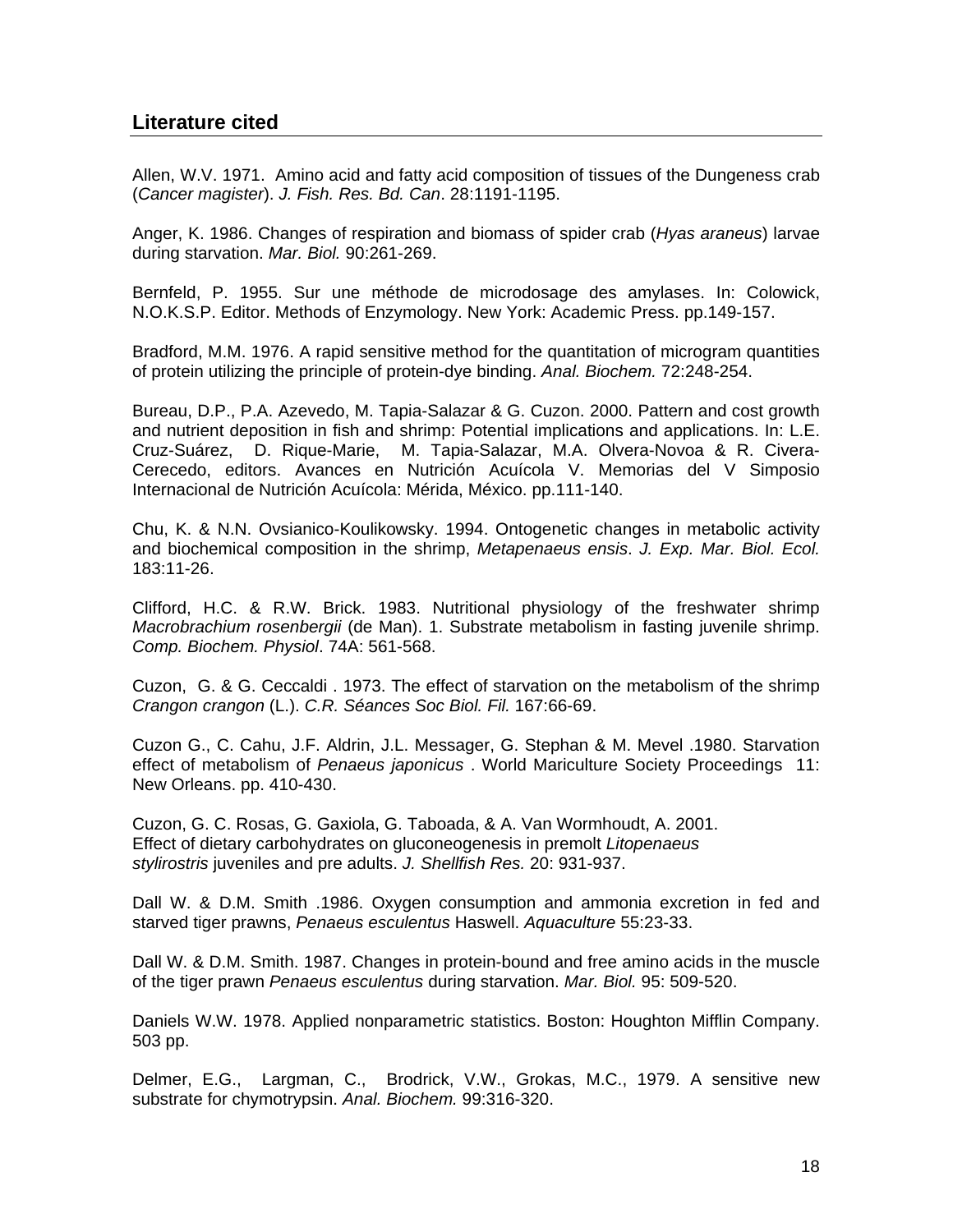Erlanger, B.F., N. Kokowsky & W. Cohen. 1961**.** The preparation and properties of two chromogenic substrates of trypsin. *Arch. Biochem. Biophys.* 95:271-278.

Fair, P.H. & L.V. Sick. 1982. Serum amino acid concentrations during starvation in the prawn, *Macrobrachium rosenbergii* , as an indicator of metabolic requirements. *Comp. Biochem. Physiol.* 73B:195-200.

Hernandez Cornejo R. & A. Ruiz Luna. 2000. Development of shrimp farming in the coastal zone of southern Sinaloa (Mexico): operating characteristics, environmental issues, and perspectives. *Ocean and Coastal Management.* 43:597-607.

Hochachka, P.W., B. Emmett & R.K. Suarez. 1988. Limits and constraints in the scaling of oxidative and glycolytic enzymes in homotherms. *Can. J. Zool.* 66:1128-1138.

Huggins, A.K. & K.A. Munday. 1968. Crustacean metabolism. In: Lowenstein, O. Editor. Advances in Comparative Physiology and Biochemistry, Volume 3. New York: Academic Press. pp. 271-378.

Lemos, D. & A. Rodríguez. 1998. Nutritional effects on body composition, energy content and trypsin activity of *Penaeus japonicus* during early postlarval development. *Aquaculture* 160:103-116.

Le Moullac, G., G.B. Klein, D. Sellos & A. Van Wormhoudt. 1996. Adaptation of trypsin, chymotrypsin and α-amylase to casein level and protein source in *Penaeus vannamei* (Crustacea, Decapoda). *J. Exp. Mar. Biol. Ecol.* 208:107-125.

Leung , KM., H. L. Chen & K.H. Chu. 1990. Effects of starvation on biochemical composition and digestive enzyme activities in the hepatopancreas of the shrimp *Metapenaeus ensis*. The second Asian fisheries forum. Proceedings of the Second Asian Fisheries Forum: Tokyo, Japan. pp. 445-448.

Le-Vay, L., A. Rodríguez, M. S. Kamarudin & D. A. Jones. 1993. Influence of live and artificial diets on tissue composition and trypsin activity in *Penaeus japonicus* larvae. *Aquaculture*. 118:287-297.

Mayzaud, P. & R. J. Conover. 1988. O:N atomic ratio as a tool to describe zooplankton metabolism. *Mar. Ecol. Prog. Ser.* 45:289-302.

Parsons, T.R., Y. Maita & C. M. Lalli. 1984. A manual of chemical and biological methods for seawater analysis. Oxford: Pergamon Press: 187 pp.

Read, G.H.L. & M. S. Caulton. 1980. Changes in mass and chemical composition during the moult cycle and ovarian development in immature and mature *P.indicus* Milne Edwards. *Comp. Biochem. Physiol.* 66A:431-437.

Regnault, M. 1972. Développement de l'estomac chez les larves de *Crangon septemspinosa* Say (Crustacea, Decapoda, Crangonidae); son influence sur le mode de nutrition. *Bull. Mus. Hist. Nat.* 67 Zool. 53: 841-856.

Regnault, M. 1981. Respiration and ammonia excretion of sand shrimp *Crangon crangon* (L.). Metabolic responses to prolonged starvation. *J. Comp. Physiol.* 141:549-555.